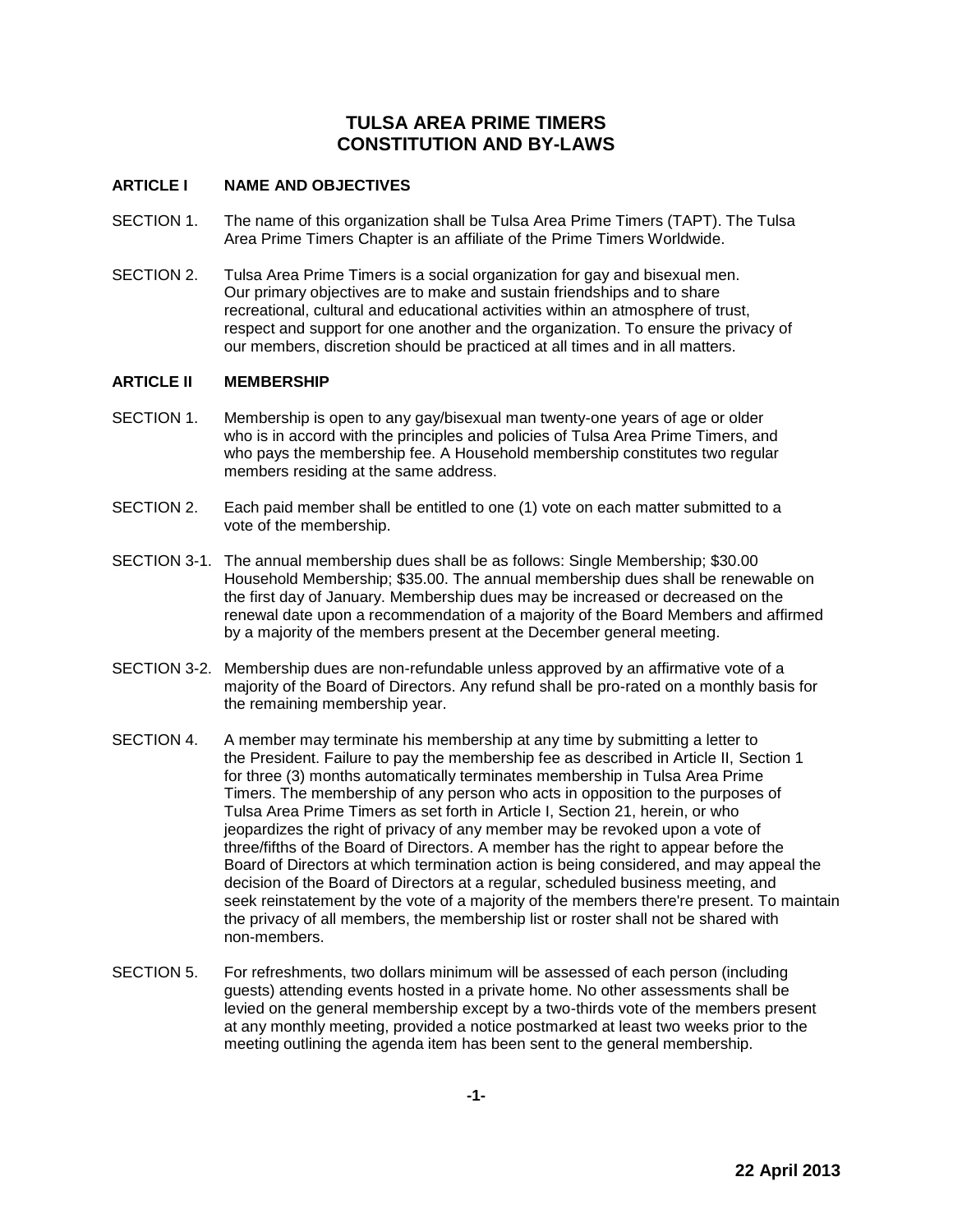- SECTION 6. Members only may chair committees, hold office, vote, represent Tulsa Area Prime Timers in any officially sanctioned capacity, and have such other rights, duties and responsibilities as may be determined by the membership.
- SECTION 7. Each member is requested to host one event or activity per year.

## **ARTICLE III OFFICERS**

- SECTION 1. The President shall be the Chief Executive Officer of Tulsa Area Prime Timers, and, subject to the Board of Directors, shall have general supervision and control over it's affairs. He shall serve as President of the Board of Directors, and preside at all meetings of Tulsa Area Prime Timers and the Board of Directors, and enforce the by-laws. The President shall recommend such measures as he considers desirable to further Tulsa Area Prime Timers objectives. The President shall be responsible for all valuable documents and archives of the chapter. The President or his designate shall represent Tulsa Area Prime Timers as delegate to the Prime Timers Worldwide convention. In the event of disability, absence, or withdrawal of the President, the Vice-President shall assume the titles, duties, and all obligations of the office of President. Should further succession to the office be necessary, the titles, duties, and obligations shall be assumed by the Secretary.
- SECTION 2. The Vice-President shall perform such duties that the President or the Board of Directors may assign, but shall specifically chair the Grievance Committee. The Vice-President shall act in the same capacity as President during a designated absence of the President. The Vice President shall routinely monitor all committees, and coordinate any questions and/or requests for help. The Vice-President may be asked to participate in a given committee, or chair a committee in the chairman's absence.
- SECTION 3. The Secretary shall maintain the membership list, take and maintain minutes of all meetings of Tulsa Area Prime Timers and the Board of Directors, conduct all correspondence as directed, and give notice of meetings. He shall keep a list of current members, their addresses, and appropriate rosters. Updated rosters will be furnished to the membership annually.
- SECTION 4. The Treasurer shall collect membership fees, make required disbursements as approved by the Board, maintain Tulsa Area Prime Timers bank account(s), maintain all requested financial records and reports, and provide regular reports to the membership and the Board of Directors on the financial status of Tulsa Area Prime Timers. He will sign all checks.
- SECTION 5. There shall be two Members-at-large who shall perform such duties as follows: \* The Editor of the Tulsa Area Prime Timers Newsletter, whose duties shall be to oversee production of the Newsletter. Such person shall be appointed by the President with approval of a majority of the membership present and voting. Appointments are made on an annual basis.
	- \* The other Member-at-large shall perform such duties as the President and the Board of Directors may assign. Appointments are made on an annual basis.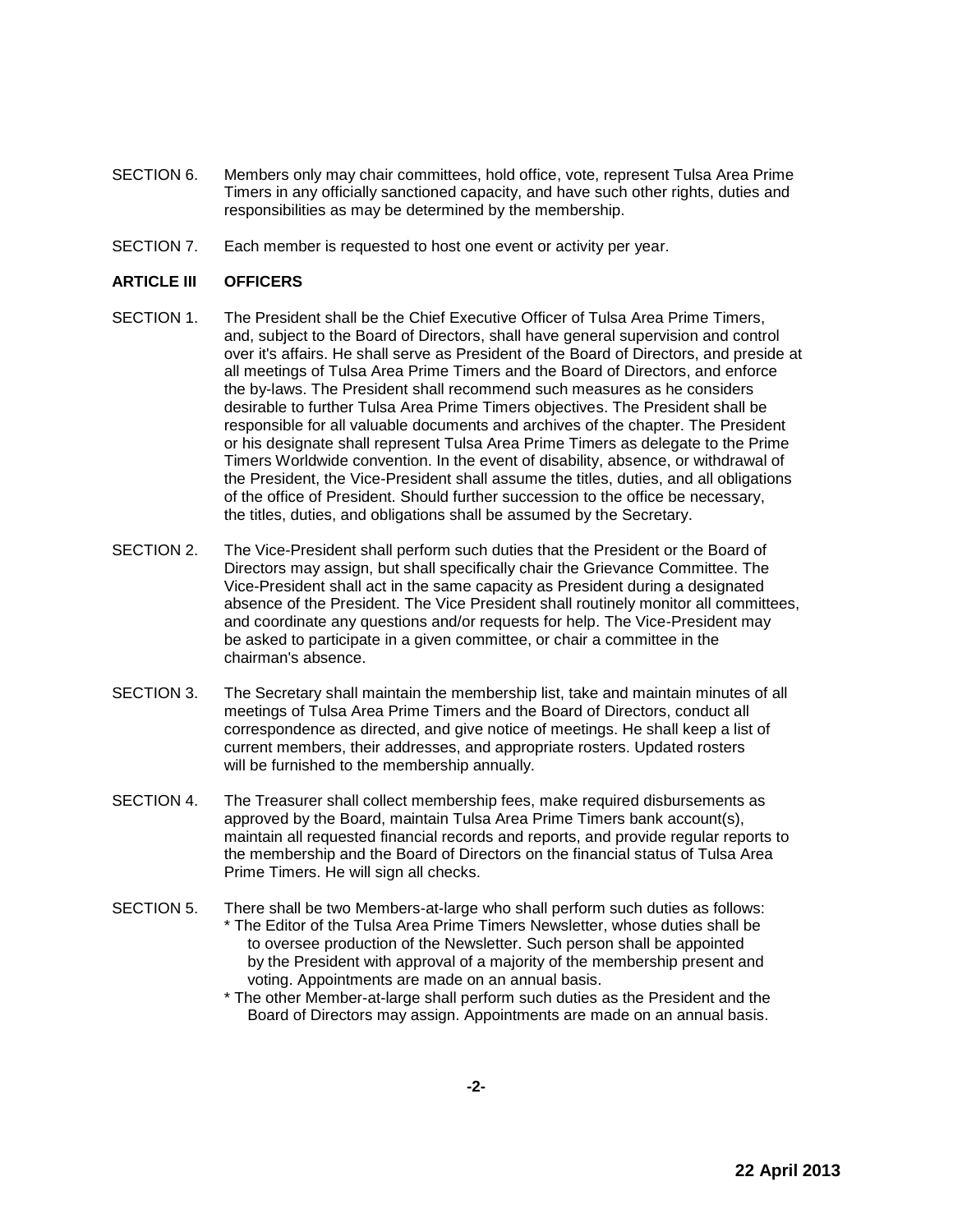- SECTION 6. The immediate past President shall serve on the Board of Directors as an Adviser, without voting privileges, providing he filled his term as President.
- SECTION 7. The term of office for all officers shall be two (2) years. Officers may be re-elected to serve on the Board of Directors in each office. Vacancies in offices shall be filled by a special election at a regular business meeting of Tulsa Area Prime Timers determined by the Board of Directors, no later than sixty (60) days after the vacancy occurs. The special election shall be announced at least fourteen (14) days prior to the meeting at which the election will be conducted. The Nominating Committee shall submit nominations for vacancies and nominations from the floor shall be accepted.

## **ARTICLE IV MEMBERSHIP MEETINGS**

- SECTION 1. The regular meetings of the general membership shall be held monthly.
- SECTION 2. The President or the Board of Directors may call special meetings. Notice of a special business meeting shall specify the business to be transacted, and no business other than that stated in the notice shall be considered.
- SECTION 3. A quorum of the membership for transacting business shall be a simple majority of the membership present, and/or 3/5th of the Board of Directors.
- SECTION 4. No meeting may be canceled or postponed except by the Board of Directors, or in an emergency, by the President.
- SECTION 5. Guests, being in accord with Article II, Section 1, may attend both business and program sessions unless the Board elects to restrict a particular meeting to members only. Guests may not vote.
- SECTION 6. Voting at meetings shall be restricted to paid-up members only.

## **ARTICLE V ORDER OF BUSINESS**

- SECTION 1. The order of business at all meetings of the general membership shall be as follows:
	- 1. Call to order.
	- 2. Opening comments by the President.
	- 3. Introduction of new members and guests,
	- 4. Reading of the minutes of last meeting, followed by the procedural process of letting the minutes stand as read or as amended.
	- 5. Treasurers report.
	- 6. Communications and announcements of up-coming events.
	- *7.* Questions and comments from the floor.
		- a. Up-date on past activities.
		- b. Suggestions for new activities.
	- 8. Introduction of keynote or guest speaker (if any), and/or special program.
	- 9. Adjournment, followed by refreshments, etc.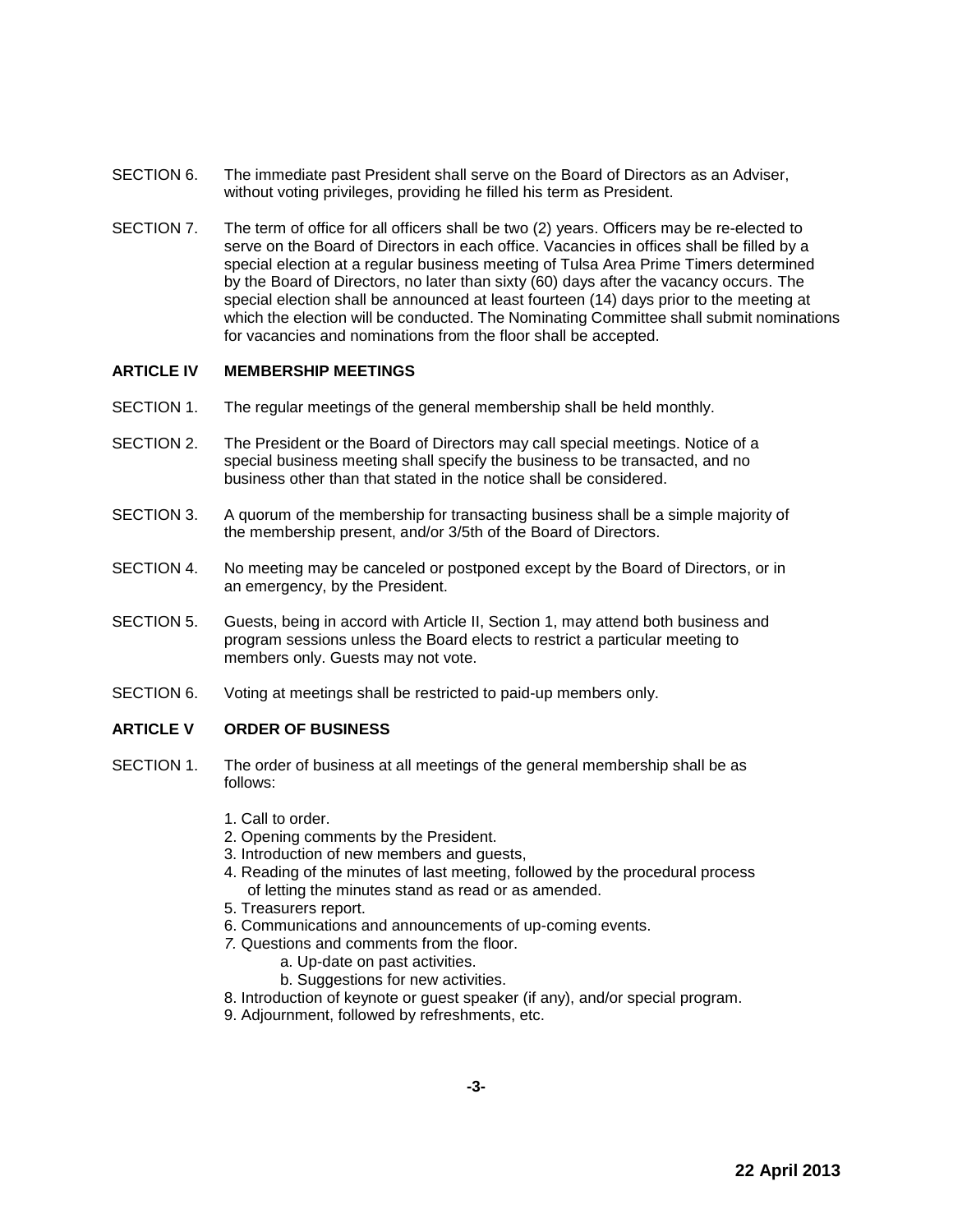## **ARTICLE VI COMMITTEES**

- SECTION 1. BOARD OF DIRECTORS: The Board of Directors shall be composed of the President, Vice President, Secretary, Treasurer, and two Members-at-large. The President shall preside at the meetings of the Board of Directors, but he shall not vote unless there is a tie. The order of business at Board meetings shall be as follows:
	- 1. Secretary's report
	- 2. Treasurer's report
	- 3. Committees' reports
	- 4. Old Business
	- 5. New Business
	- 6. Adjustments to general meeting agenda
	- 7. Announcements
	- 8. Adjournment

The Board of Directors shall plan membership meetings including the preparation of an agenda, conduct routine business matters, oversee the operation of committees, authorize minor projects, manage group property, provide leadership and direction for the organization, attend a major portion of all TAPT sponsored activities, and do all authorize minor projects, manage group property, provide leadership and direction such necessary to further the organization and it's objectives. Special Board meetings may be called as necessary.

- SECTION 2. Standing Committees may be established by the membership. The President may establish Ad Hoc Committees. All committees will be responsive to the Board of Directors, which shall oversee their operation. The membership or the Board of Directors may delegate such powers to the Committees as is necessary to further the goals and objectives of the organization. The purpose of these committees is to involve as many members as possible in sharing the responsibilities of the organization and seeing that duties, jobs, and activities are carried out with integrity and concern for Tulsa Area Prime Timers.
- SECTION 3. The President shall appoint committee chairmen with the advice and consent of the Board of Directors, except the Nominating Committee, which shall be selected and elected by the membership.
- SECTION 4. The President may, with the advice and consent of the Board of Directors, dissolve any Ad Hoc Committee, or remove any Ad Hoc Committee Standing Chairman.
- SECTION 5. Standing Committees and their functions are as follows:

1. FINANCE COMMITTEE. When Tulsa Area Prime Timers reaches a membership of 150, the Board of Directors shall see that a Finance Committee be started if one is not already established. The Finance Committee shall consist of the President, Treasurer, and two (2) other Tulsa Area Prime Timer members, The committee shall oversee and prepare an annual budget for approval by a majority of the membership present and voting. The committee is to ensure financial integrity for the organization.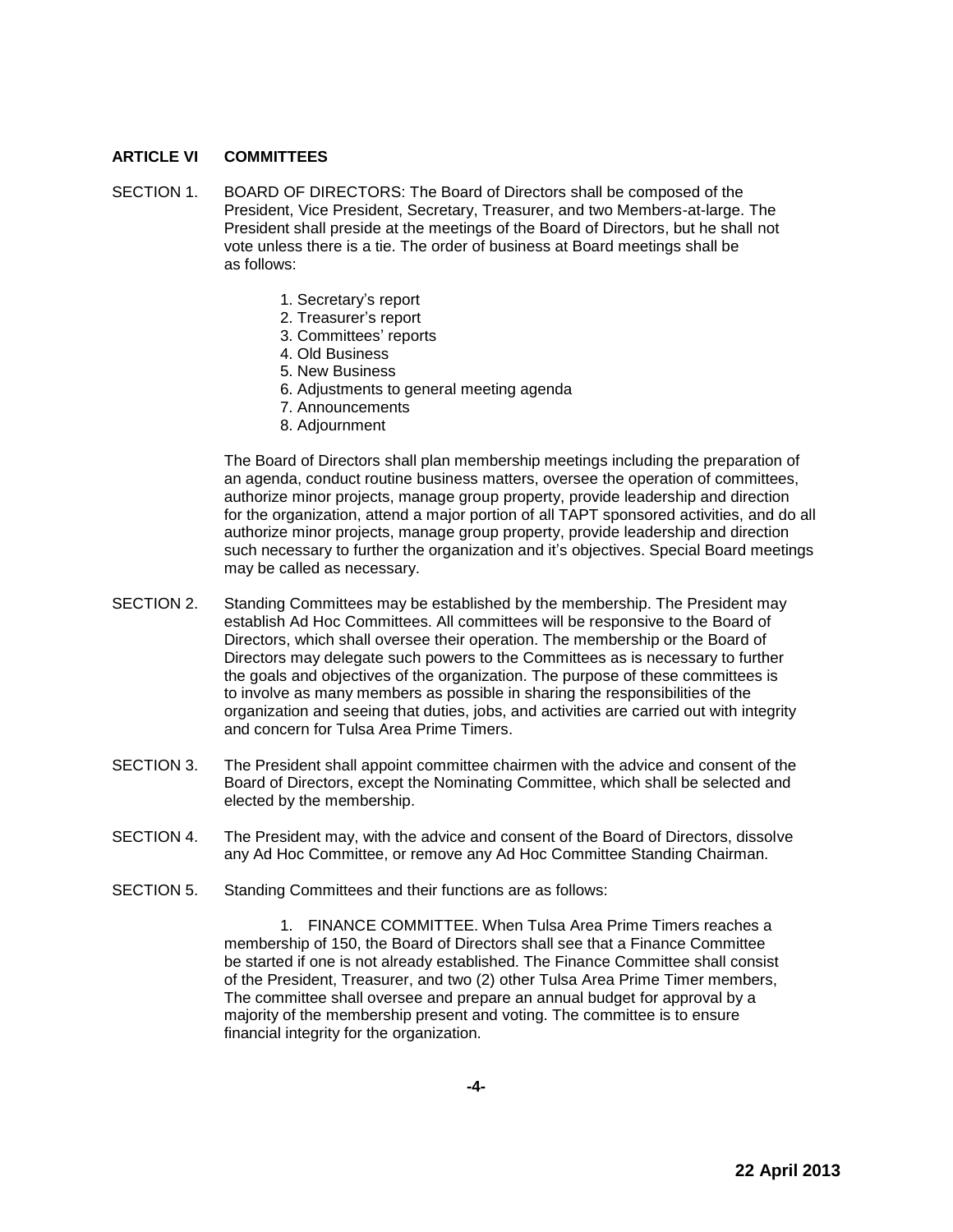2. ACTIVITIES COMMITTEE. The Activities Committee shall be an umbrella committee with two sub committees: The Program Sub-Committee, and the Hospitality Sub-Committee. The Activity Committee shall be responsible for all official events, programs and venues. Social events and venues for the current year should be planned well in advance, and shall be self-supporting. The Activity Committee shall prepare a final draft of the next month's activity calendar by the third week of each month. The Activities Committee shall maintain a notebook/album collecting the newsletters from other chapters. The official photographer for Tulsa Area Prime Timers will be a member of the Activities Committee.

A: PROGRAM SUB-COMMITTEE. The Program Committee shall recommend speakers and/or programs for the monthly general meetings except the month of nomination/election meeting.

B. HOSPITALITY SUB-COMMITTEE. The Hospitality Committee will coordinate the volunteers for all functions, making sure there are enough members there, act as hosts at monthly meetings, introducing new members to the general membership, and make new members feel welcome. The Hospitality Committee will see and keep contact with members during crisis times to that the Board will be able to contact the member individually and insure the humanity of the chapter. The committee will also plan for, purchase and set up refreshments for the monthly meetings of the general membership, and clean up afterwords. The Hospitality Chairman or his designate shall be the point of contact from other Prime Time Chapters and the Prime Timers Worldwide for social hospitality during their visit(s) to Tulsa.

3. MEMBERSHIP COMMITTEE. The duties of the Membership Committee will be to process applications for membership. This committee will serve as greeters to any Tulsa Area Prime Timer function, meet to hear any grievances, and pass their recommendations on to the President of Tulsa Area Prime Timers. This committee will be responsible for keeping the membership roster current, and for securing new members. It is expected that one member of this committee will have a computer to keep the membership records. The Membership Committee will assure the anonymity request of any applicant. The Secretary shall serve on the Membership Committee.

4. PUBLICITY COMMITTEE. The Publicity Committee shall prepare and disseminate to the appropriate media notices about monthly meetings and information involving the chapter. The Publicity Committee's responsibilities shall include the organization's newsletter, advertising, securing community exposure, providing liaison with other local gay organizations, and any other possibility to provide visibility of Tulsa Area Prime Timers in the gay community. The committee shall print: (1) application forms, (2) information bulletins, (3) newsletter header and second sheets, envelopes, and mailing labels, (4) copies of the Constitution and By-Laws, (5) annual rosters as needed for distribution to the general membership. The Publicity Committee shall mail copies of the newsletter to other chapters as well as to the Prime Timers Worldwide Chairman. A budget of proposed expenses to provide services to the membership, and on behalf of the membership, shall be presented to the Board of Directors during the first meeting of the fiscal year.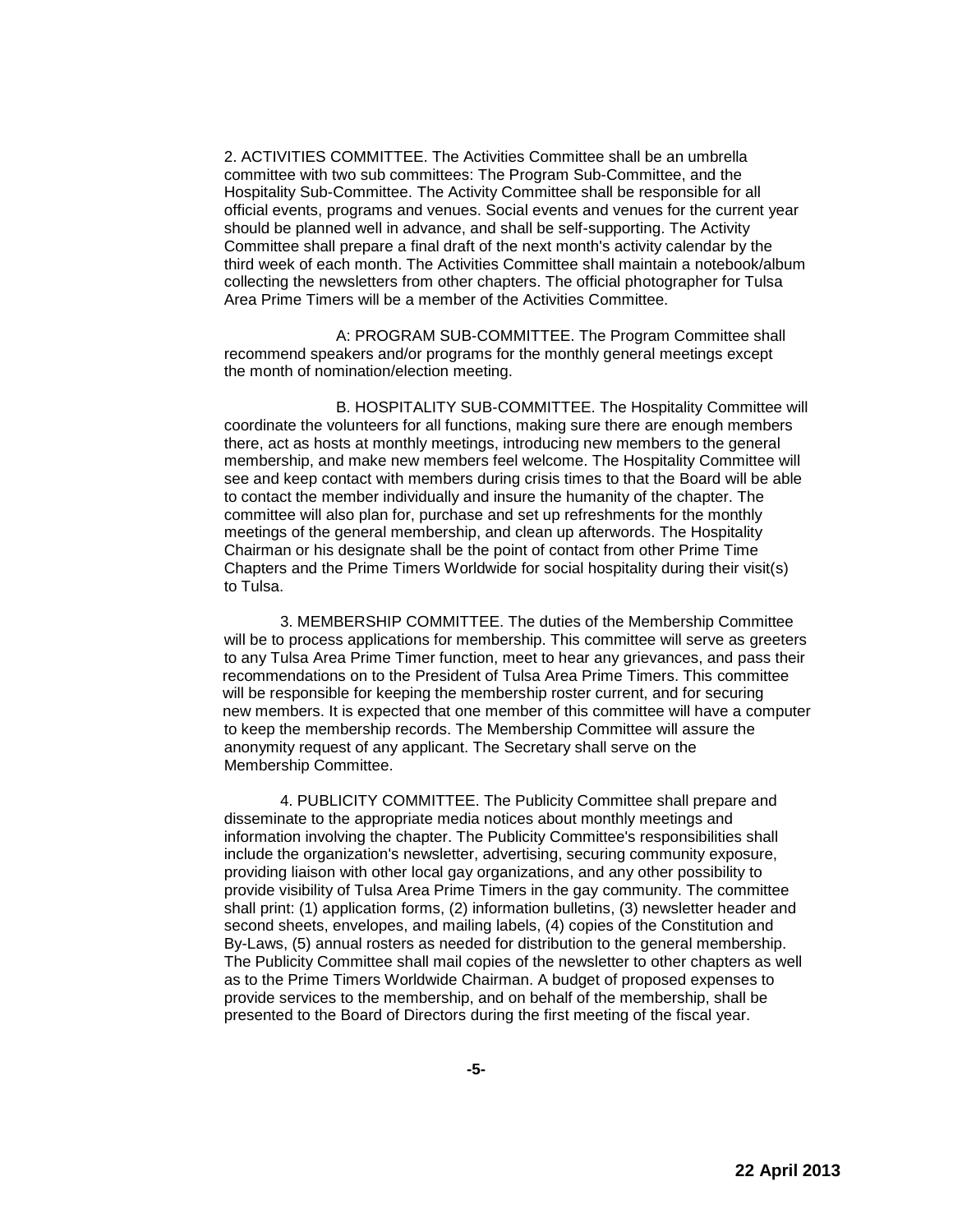5. GRIEVANCE COMMITTEE. The Grievance Committee shall consist of three members: The Vice President and at least two volunteers. Only one volunteer may be a Board Member. The Grievance Committee will receive and investigate all written complaints of alleged misconduct. They shall conduct *a* hearing with the concerned member(s) present, and present their findings to the Board of Directors for review at their next meeting.

6. NOMINATING COMMITTEE. The Nominating Committee is set forth in Article VII, Section 1.

SECTION 6. Committees shall regularly report their activities to the Board of Directors and to the Membership.

#### **ARTICLE VII NOMINATIONS**

- SECTION 1. The Nominating Committee shall be elected by the members present and voting at the May membership meeting each year. A minimum of three members shall be elected by the membership. The Committee shall select a chairman. A slate of nominees for each office shall be submitted to the general membership meeting held in August of each year. Additional nominations may be made from the floor at said meeting.
- SECTION 2. Elections shall be conducted at the August membership meeting each year. A majority of members present and voting shall elect in cases of two candidates for an office. In the case of three or more candidates for an office, plurality voting shall apply. New officers will be installed, and will assume their duties on or before the September meeting each year.

## **ARTICLE VIII RULES OF ORDER**

SECTION 1. All questions of parliamentary procedure shall be governed by the most recent edition of Robert's Rules of Order, Revised.

## **ARTICLE IX PROPERTY-PERSONAL INJURY**

SECTION 1. The Chapter shall not be held responsible for the loss of or damage to property belonging to members. Tulsa Area Prime Timers is not responsible for the actions of any of it's members or guests, or accidents caused by action of the members or guests. Each person assumes his own risk for himself or his property at any Tulsa Area Prime Timers function or meeting.

## **ARTICLE X PROPERTY**

SECTION 1. The title to and ownership of all property, effects, assets, and inventories shall be in the name of Tulsa Area Prime Timers. In the event of dissolution of Tulsa Area Prime Timers, such assets and property will be distributed in accordance with the laws of the State of Oklahoma governing Non-Profit Organizations.